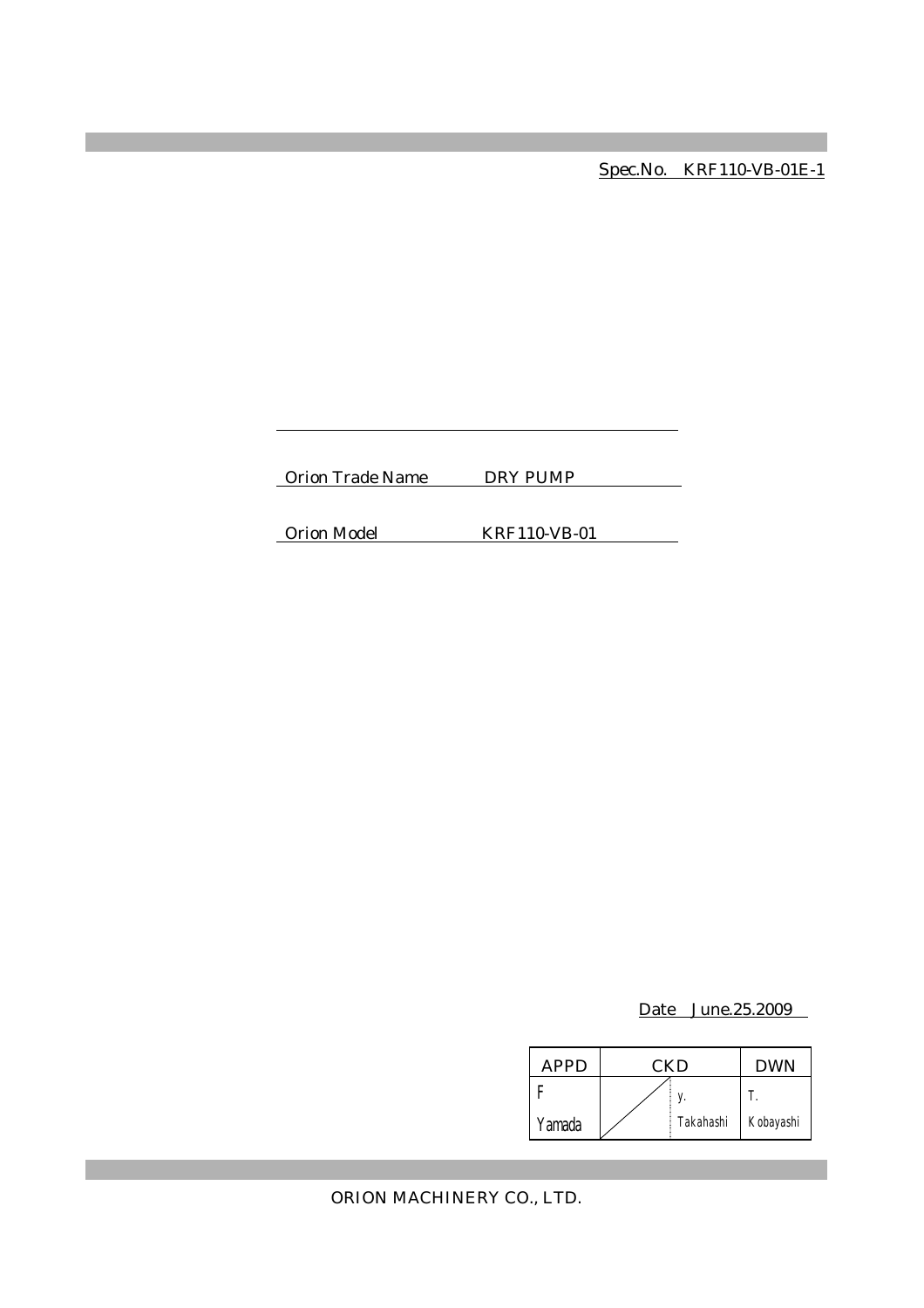### 1. Warranty

### 1-1.Warranty information

When the breakdown occurs by any chance in the guaranteed term because of our clear responsibility, I will repair by the following free of charge. (note)It limits it when using it in Japan.

It wishes actual expenses to be borne responsibility for the adjustment exclusion item. (The alternative part transportation fee and the serviceman movement cost, etc. are included. )

### 1-2. Warranty period

The product shall be warranted for a period of one year from the date of purchase, or for 3000 hours of operation, whichever comes first.

### 1-3. Items exempted from warranty

Consumable parts and periodic replacement parts.

Fault caused by careless handling or improper use and maintenance. (Operation not following the specifications and the instruction manual. Operation under abnormal environmental conditions.)

Fault caused by fire, flood, lightning stoke, abnormal voltage or unforeseen disasters.

Fault caused by repair or modification not performed by ORION or ORION authorized service contractors.

Change of appearance, such as damage or deterioration caused in general use.

 Secondary damages caused by the fault (Incidental damages such as loss, inconvenience, and commercial loss resulting from the failed product).

(Note) In case of a fault or an accident, contact the dealer with the model name and serial number.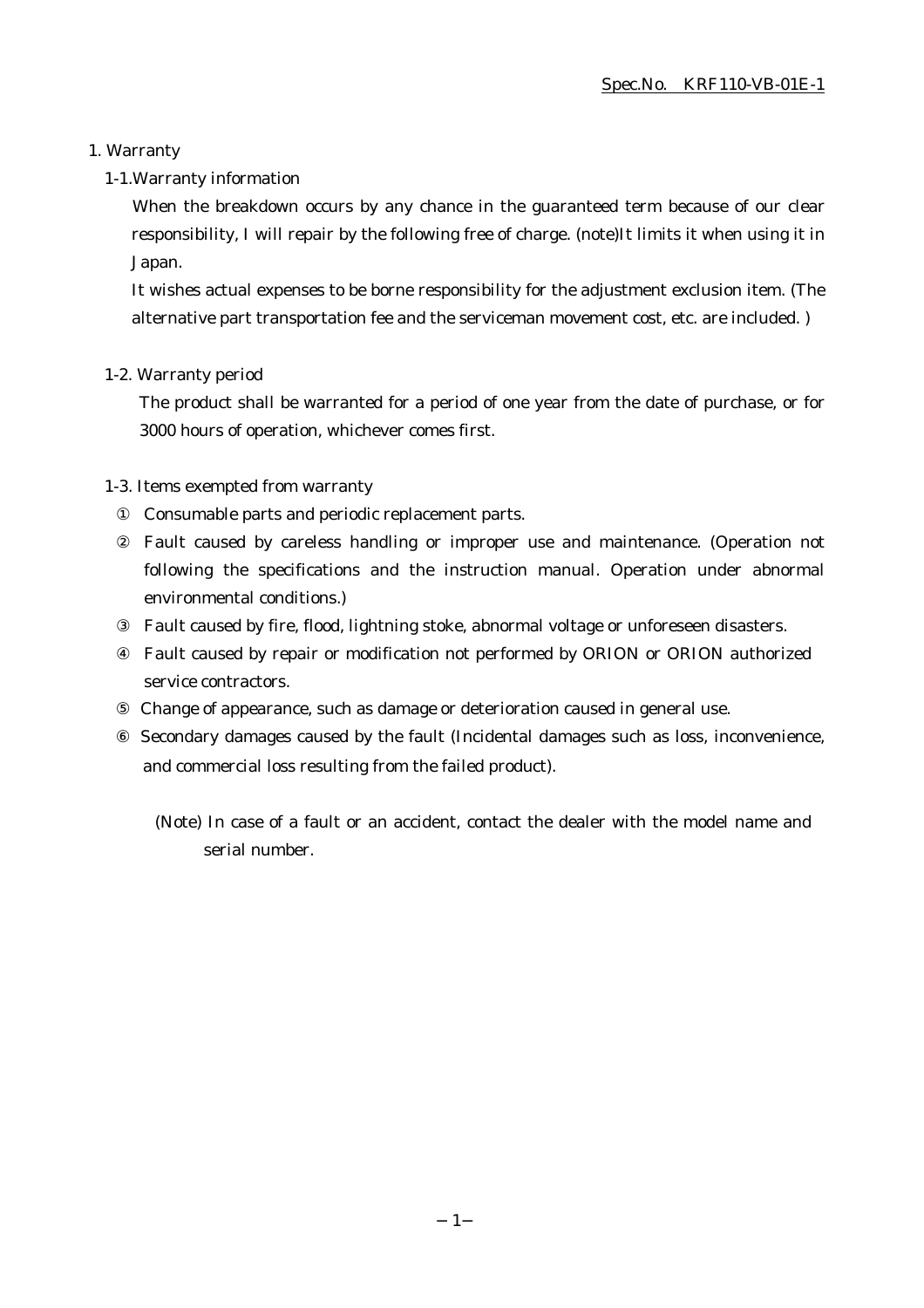#### Spec.No. KRF110-VB-01E-1

2.Consumable parts / Periodic replacement parts

|  | (1) Consumable parts (Parts to be replaced depending on the state at the time of inspection) |  |
|--|----------------------------------------------------------------------------------------------|--|
|  |                                                                                              |  |

| <b>Name of Parts</b>                  | <b>Parts Number</b>       | Qty/ unit                              | <b>Inspection period</b>                        | Replacement criterion                                      |
|---------------------------------------|---------------------------|----------------------------------------|-------------------------------------------------|------------------------------------------------------------|
| <b>Filter element</b><br>(Inlet side) | 04041878010               | 1                                      | 1 week                                          | When damaged, or dirt cannot be<br>removed by blowing air. |
| Delivery element<br>(Exhaust side)    | 04101351010               | $\mathbf{1}$                           | 1 week                                          | When damaged, or dirt cannot be<br>removed by blowing air. |
| Liner<br>$*1$                         | 040028390<br>$\mathbf{0}$ | To be decided by<br>actual positioning | Replacement of<br>vane                          | When damaged.                                              |
| Gasket (A)                            | 04002846010               | $\overline{2}$                         | Removal of<br>suction case and<br>delivery case | When damaged or worn.                                      |
| Gasket (B)                            | 04000020010               | $\boldsymbol{2}$                       | Removal of<br>suction case and<br>delivery case | When damaged or worn.                                      |
| Rubber packing                        | 04006914010               | $\overline{2}$                         | Replacement of<br>element                       | When damaged or worn.                                      |
| Packing                               | 04001458010               | $\overline{2}$                         | Replacement of<br>element                       | When damaged or worn.                                      |
| Spring tube                           | 04042925020               | $\overline{2}$                         | Replacement of<br>element                       | When damaged or worn.                                      |
| Spider                                | 04101313010               | 1                                      | 6 months                                        | When it was cracked or damaged                             |

\*1 The second digit from the right is subject to thickness.

0.2t(white) 1, 0.1t(black) 2, 0.05t(yellow) 3, 0.03t(red) 4

(2) Maintenance of plastic parts affecting safe operation

Replace the following plastic parts that may affect safe operation promptly when any damage or deformation is found. Failure to do so may cause injury.

| Name of Parts   | Parts Number | Qty/ unit |
|-----------------|--------------|-----------|
| Front cover 110 | 03101446010  |           |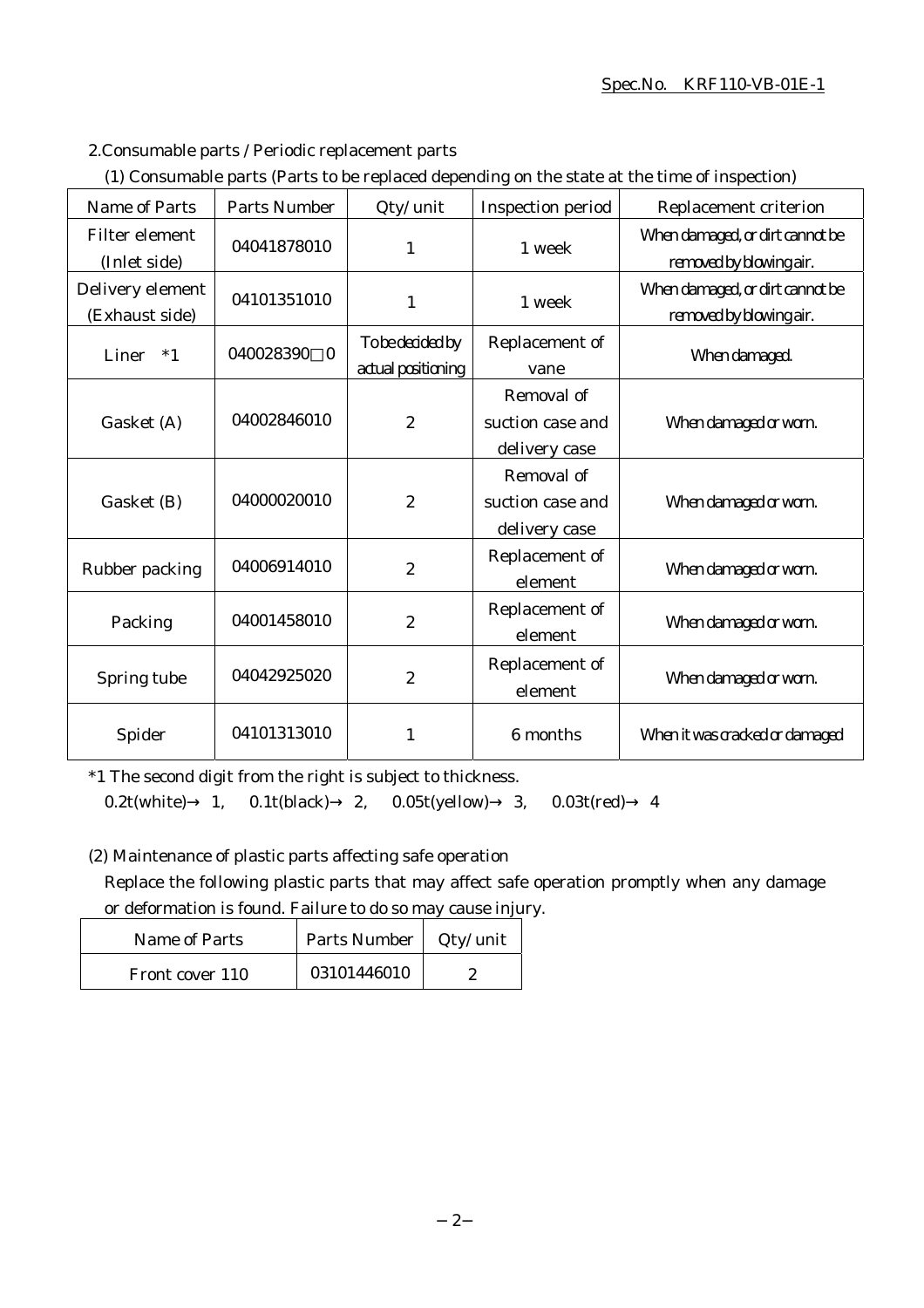|                |              | Qty    | Exchange time                    |
|----------------|--------------|--------|----------------------------------|
| Name of Parts  | Parts Number | unit   | Operation under normal pressure. |
| Vane           | 04100653010  | 6      | 5,500                            |
| <b>Bearing</b> | 0A000333000  | 9<br>∼ | 5,500                            |

(3) Replacement parts (Parts to be replaced at regular time intervals)

\* The indicated blade replacement period is recommended in order to help prevent breakdown due to blade wear, and assumes average blade wear at 60Hz operation; specific performance is not guaranteed. The blade should be replaced soon if performance decreases or noise levels increase.

\* When vanes are replaced, replace bearing at the same time. Use ORION specified bearings that are lubricated with special grease.

# \* Use the maintenance kit for replacement parts.

| <b>NAME</b> of Parts            | Parts Number | Items          | Pcs / kit |
|---------------------------------|--------------|----------------|-----------|
| Maintenance kit 110<br>Assembly | 04101348010  | Vane           | 6         |
|                                 |              | <b>Bearing</b> |           |
|                                 |              | Liner (white)  |           |
|                                 |              | Liner (black)  | 2         |
|                                 |              | Liner (yellow) |           |
|                                 |              | Liner (red)    |           |

(4) Motor Maintenance Cycle (An estimated indication of when motor replacement might be necessary. Actual motor lifetime will depend on specific operating conditions.)

| Part Name | Part Number | <b>Specifications</b> | Qty | Maintenance Cycle |
|-----------|-------------|-----------------------|-----|-------------------|
| Motor     | 0A001676000 | Three phase 3.7kW 6P  |     | 20,000h           |

\* Indicates the time when the chance of failure due to wear increases. The motor does not necessarily require replacement after this time; the actual replacement time will depend on the operating conditions and environment of the particular installation. Please have the motor replaced when operation becomes abnormal.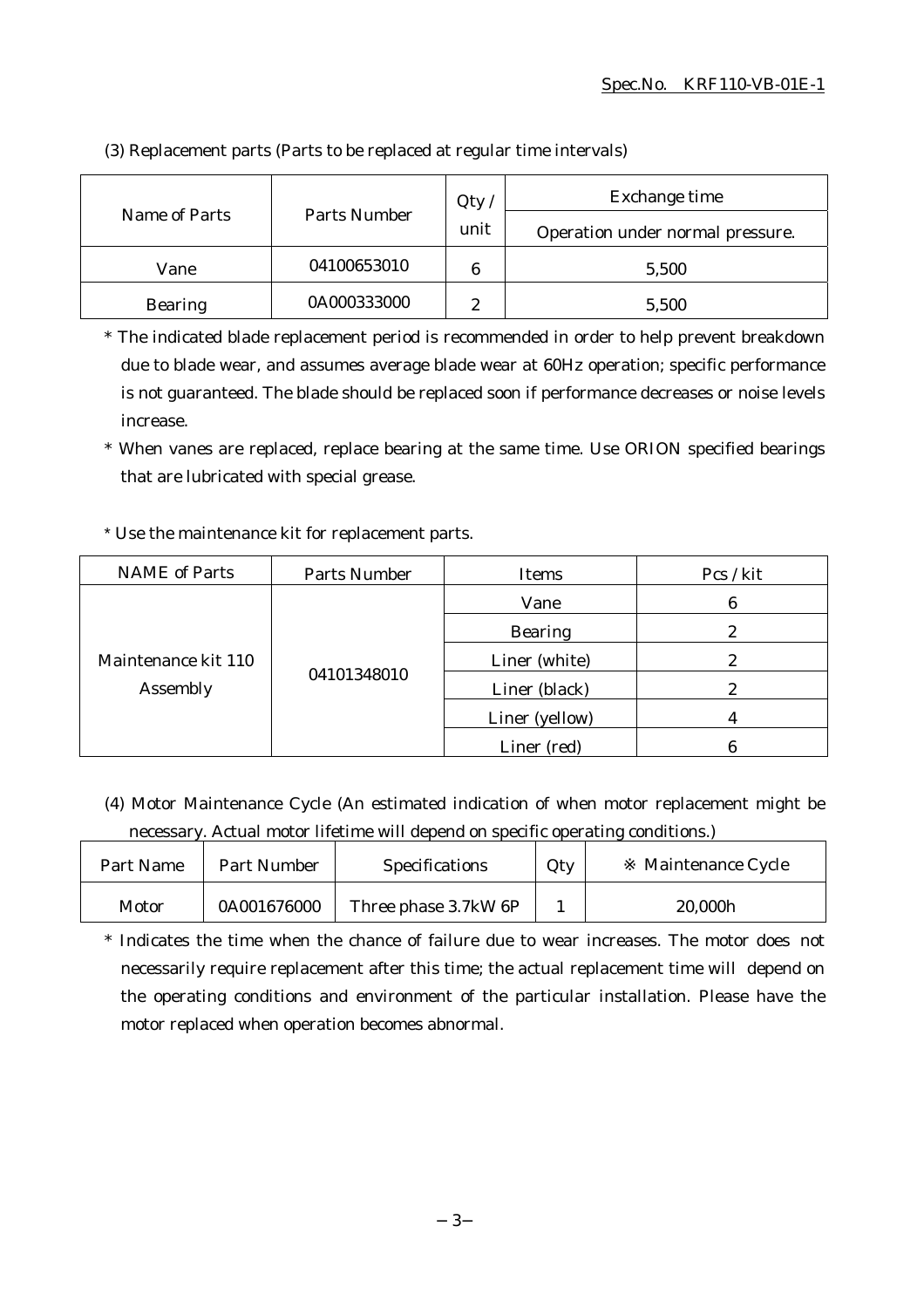### 3. Specifications

| Model                                          |                                     | KRF110-VB-01                                                                                                                                   |                             |
|------------------------------------------------|-------------------------------------|------------------------------------------------------------------------------------------------------------------------------------------------|-----------------------------|
| Frequency                                      |                                     | 50                                                                                                                                             | 60                          |
| Designed capacity *                            |                                     | 1850                                                                                                                                           | 2200                        |
| Continuous operative<br>pressure *             |                                     | Vacuum and pressure in total: 60 or less                                                                                                       |                             |
| Diameter of piping<br>connection               |                                     | Rc1 1/4                                                                                                                                        |                             |
|                                                | Phase<br>output pole                | Three-phase 3.7kW                                                                                                                              | 6P                          |
|                                                | Frame no. / heat<br>resisting class |                                                                                                                                                | 132S B                      |
| Motor                                          | Rated voltage -<br>frequency        | 200V-50/60Hz<br>220V-60Hz                                                                                                                      |                             |
|                                                | Rated current (A)                   | 16.2/15.6<br>14.6                                                                                                                              |                             |
| Setting for thermal                            |                                     | 17.8/17.2                                                                                                                                      |                             |
| protection<br>$\ast$                           |                                     | 16.1                                                                                                                                           |                             |
| <b>Mass</b>                                    |                                     | 120                                                                                                                                            |                             |
| Painting color                                 |                                     |                                                                                                                                                | <b>Black</b> (except motor) |
|                                                | <b>Installation site</b>            |                                                                                                                                                | Indoor                      |
|                                                | Permissible ambient<br>temperature  | 0to40                                                                                                                                          |                             |
| <b>Installation condition</b><br>(Suction air) | Permissible ambient<br>humidity     | $65 \pm 20$<br>(JIS Z8703)                                                                                                                     |                             |
|                                                | Conditions                          | Conditions where there is no corrosive and<br>explosive gas exist.<br>Clean air without vapor and dew condensation,<br>and less dirt and dust. |                             |
| Operation noise *                              | dB                                  | 74                                                                                                                                             | 75                          |

\*1 Designed capacity: It is the theoretical value calculated from capacity. Please use the pressure-flow rate diagram for the actual flow rate.

\*2 Continuous operative pressure: Operative range of pressure. Install the gauge and controller to the pump or the piping, and use the Dry Pump at the continuous operative pressure or less.

\*3 Use the thermal set value as a target since the apparatus is different individually.

\*4 Operating noise level is only an actually measured value vacuum 60kPa, and not guaranteed.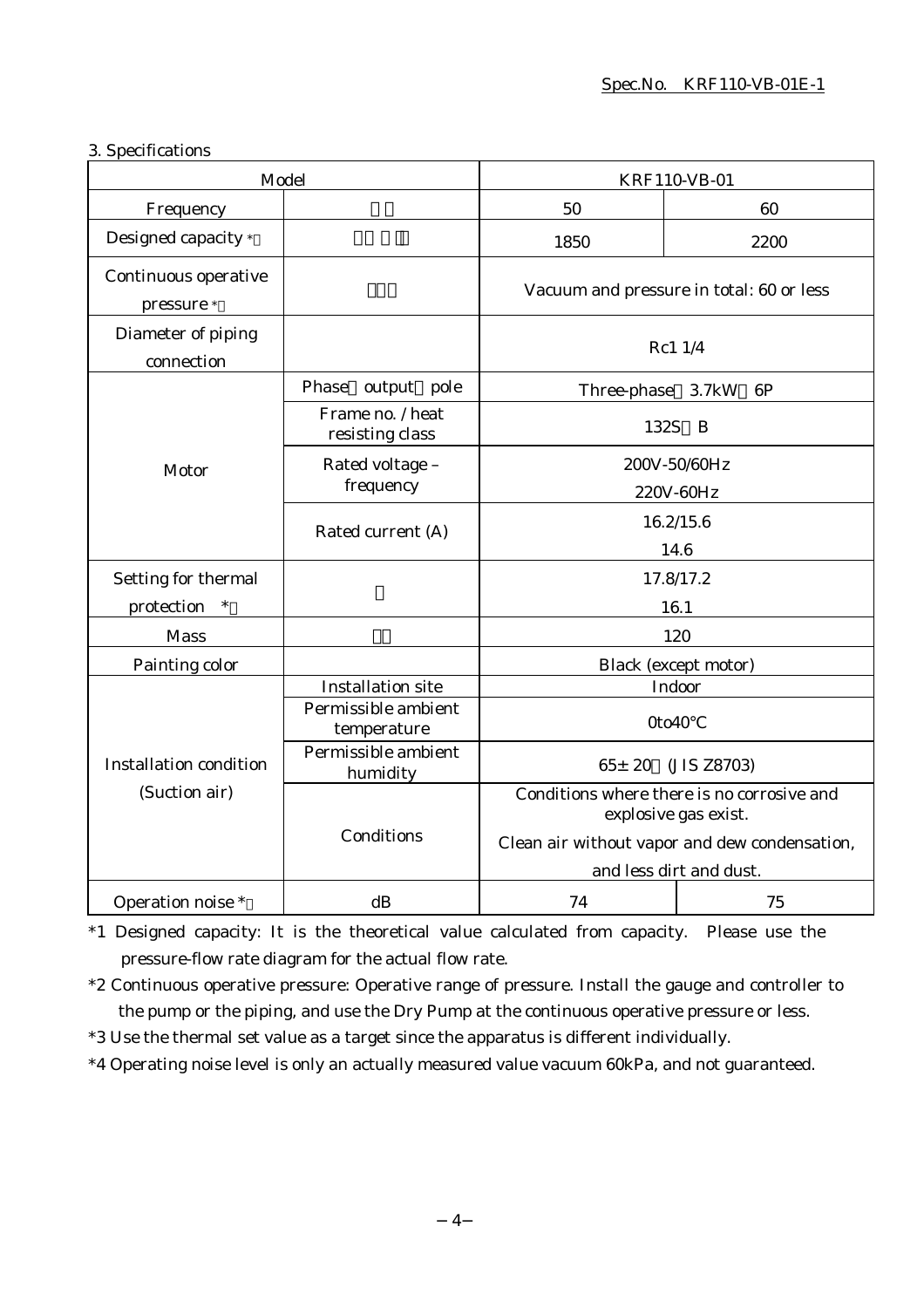# EC DECLARATION OF CONFORMITY



#### ORION MACHINERY CO., LTD.  $ORION$  Phone +81-26-245-8537 Facsimile +81-26-245-4151 246 Oaza Kotaka, Suzaka-shi, Nagano-ken, 382-8502 JAPAN

# EC DECLARATION OF CONFORMITY

We hereby declare that the following our product conform with the essential health and safety requirements of EEC Directives.

| Product      | $\therefore$ DRY PUMP                                                                          |
|--------------|------------------------------------------------------------------------------------------------|
| Model No.    | : KRF Series<br>(KRF15, KRF25, KRF40, KRF15A, KRF25A, KRF40A<br>KRF04A, KRF08A, KRF70, KRF110) |
| Manufacturer | : ORION MACHINERY CO., LTD.<br>246 Oaza Kotaka, Suzaka-shi, Nagano-ken,<br>382-8502 JAPAN      |
| Directives   | : Machinery Directive 98/37/EC and 2006/42/EC<br>Low Voltage Directive 2006/95/EC              |

The above product has been evaluated for conformity with above directives using the following European standards. The technical construction file (TCF) for this product is retained at the above manufacturer's location.

Machinery Directive / Low Voltage Directive:

EN ISO12100-1:2003, EN ISO12100-2:2003, EN ISO14121-1:2007, EN 1012-2:1996, EN 60204-1:2006, EN ISO13732-1:2006, EN 983:1996 others

| Signature | ٠<br>٠               |
|-----------|----------------------|
| Date      | ስስ ወ<br>15<br>٠<br>٠ |

Name/Title : Toru Kaneko/General Manager

Being the responsible person appointed and employed by the manufacturer.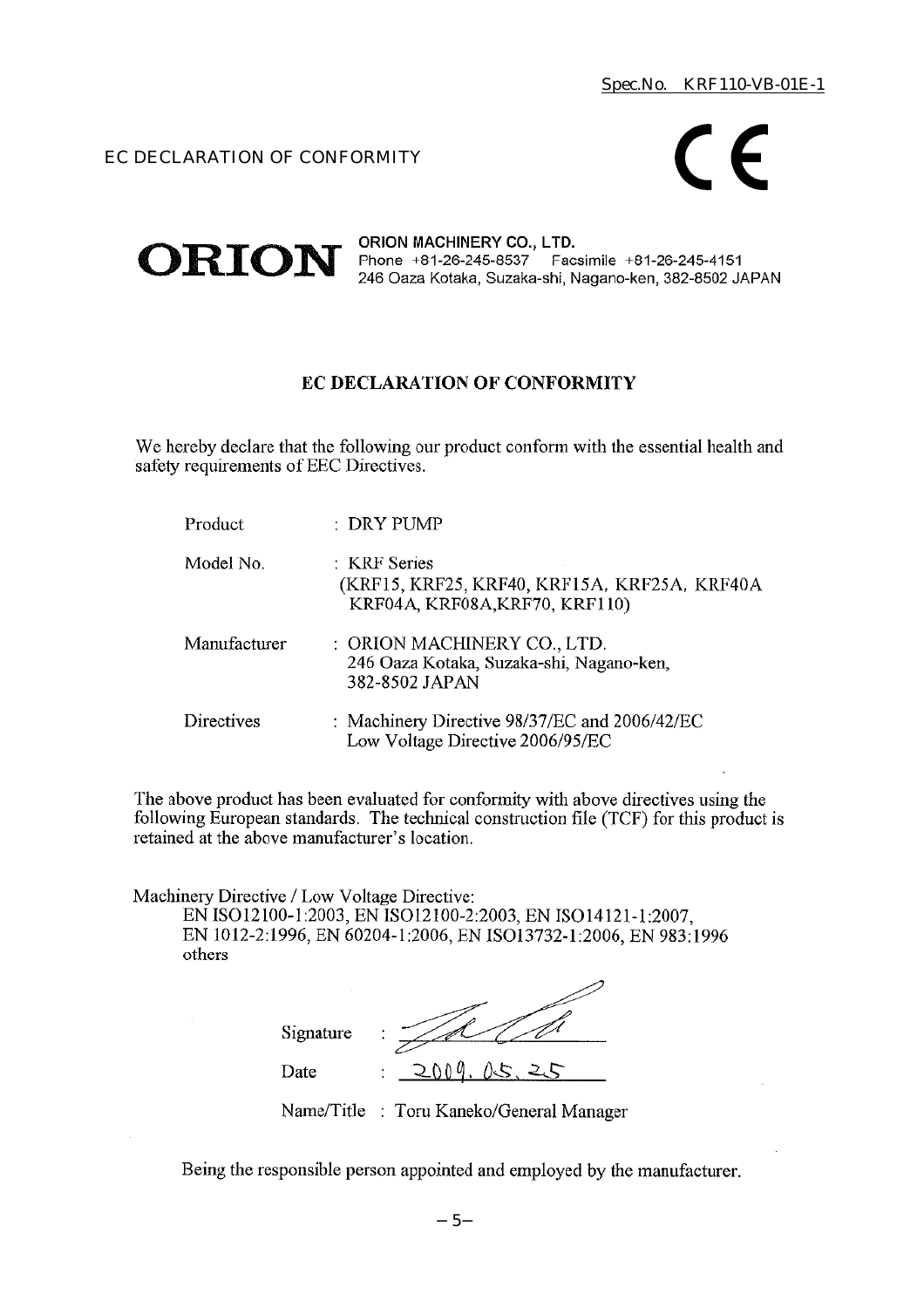4. Precautions

- (1) Observe precautions, and operate the product within specifications.
- (2) Read the instruction manual prior to installation, operation, maintenance and inspection of the product. Especially pay attention to safety.
- (3) The vanes may get damaged if the residual pressure reverses the rotation when the pump stops. A check valve must be installed within 50 cm from the inlet port or exhaust port for protection.
- (4) Be sure to install the product horizontally on the flat surface.
- (5) Operating the product in an enclosed space may cause malfunction due to heat generated from the pump. Provide good ventilation around the product, so the ambient temperature does not exceed the permissible level.
- (6) Be sure to clean the filters periodically. Failure to do so may cause clogging and result in trouble due to overload.
- (7) Wiring work has to be performed by qualified personnel according to applicable laws and in-house regulations.
- (8) Be sure to install an overload protection such as a thermal relay in the electric circuit.
- (9) Allowable intermittent power supply voltage fluctuation range is  $\pm 10\%$  of the specified voltage; allowable sustained supply voltage fluctuation range is ±5% of the specified voltage.
- (10) Be sure to use the product 1,000m or below above sea level.

### 5. Accessories

D type compound gauge 60 2 piece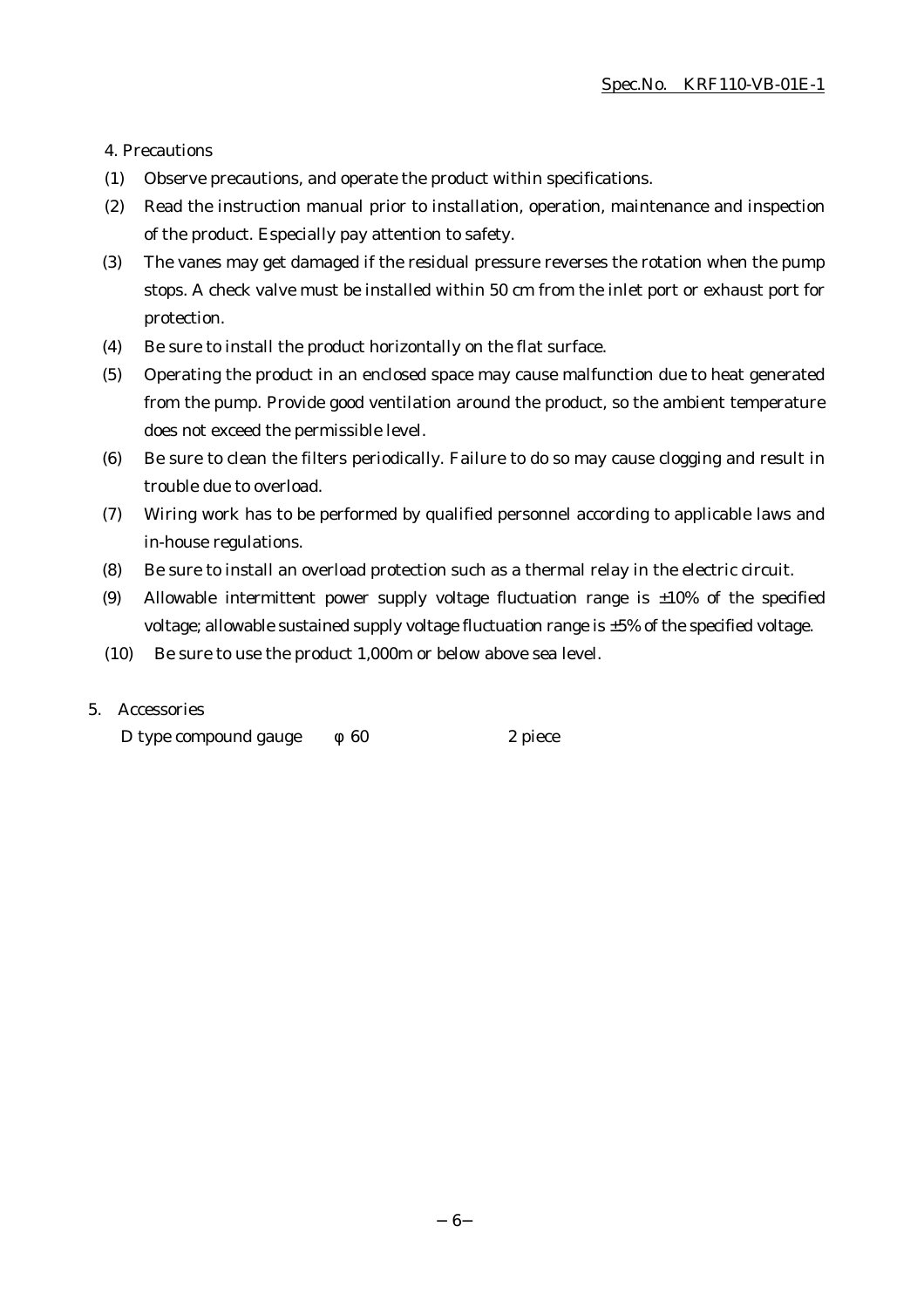### 6. Pressure-Flow rate diagram

# KRF110-VB-01



Conditions: 1 atmospheric pressure